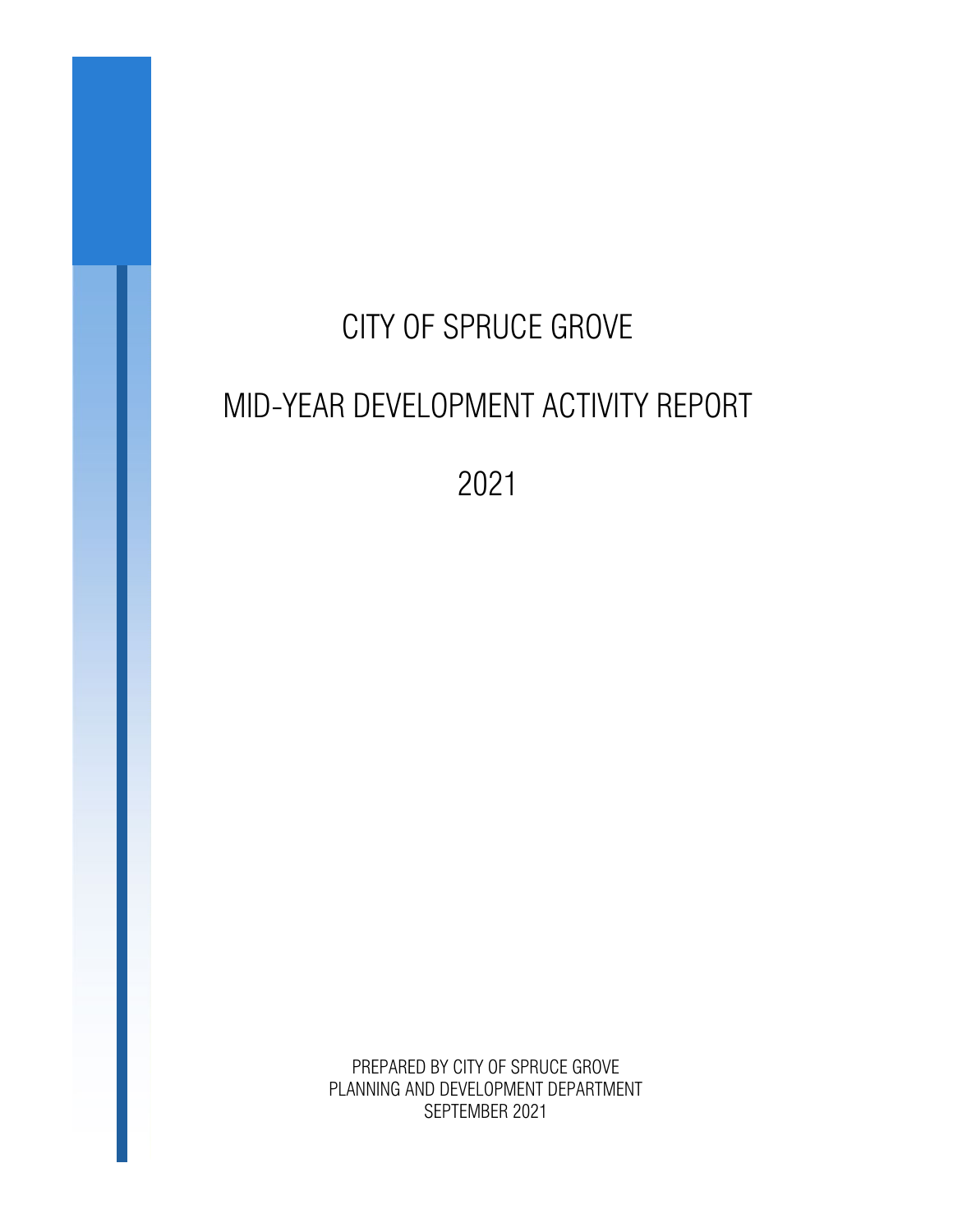## City of Spruce Grove Mid-Year Development Activity Report – 2021

#### *Introduction*

The Planning and Development Department prepares a mid-year development activity report, as well as a more in-depth annual report providing additional data and analysis. These reports are compiled in order to provide an outlook to Council that might indicate future trends in population growth, increases in property tax payers, and the cost for providing both hard and soft infrastructure to the community at large.

The mid-year reports are posted on the City's website accompanied with a press release. Timing of the reports will typically be in late summer for the first six months of activity each year and in March for the year-end report. The year-end report is also presented to Council or Committee of the Whole at a public meeting.

**Readers should note that all of the data shown in this report, whether for this year or previous years, refers solely to activity taking place between January 1 and June 30, 2021.** For a more complete picture, readers should refer to the annual report.

### Building Permits

Building permits are issued by the City in accordance with regulations set out in the Alberta Building Code. Approvals are based on building plans and technical reports in accordance with safety codes. For building construction, both a building and a development permit are typically required; however, for structural alterations to buildings, only a building permit may be needed. Building permits are used as a growth indicator by many municipalities and the development industry, being the



last permitting process before construction, and therefore the most indicative of pending construction activity. As such, more attention is typically placed on analysis of building permits than development permits.

The permitting trend in the first six months of 2021 began with a lower level of activity at the beginning of the year relative to 2020, rebounding with gradual increases in the following months leading into the summer construction season as shown in **Figure 1**,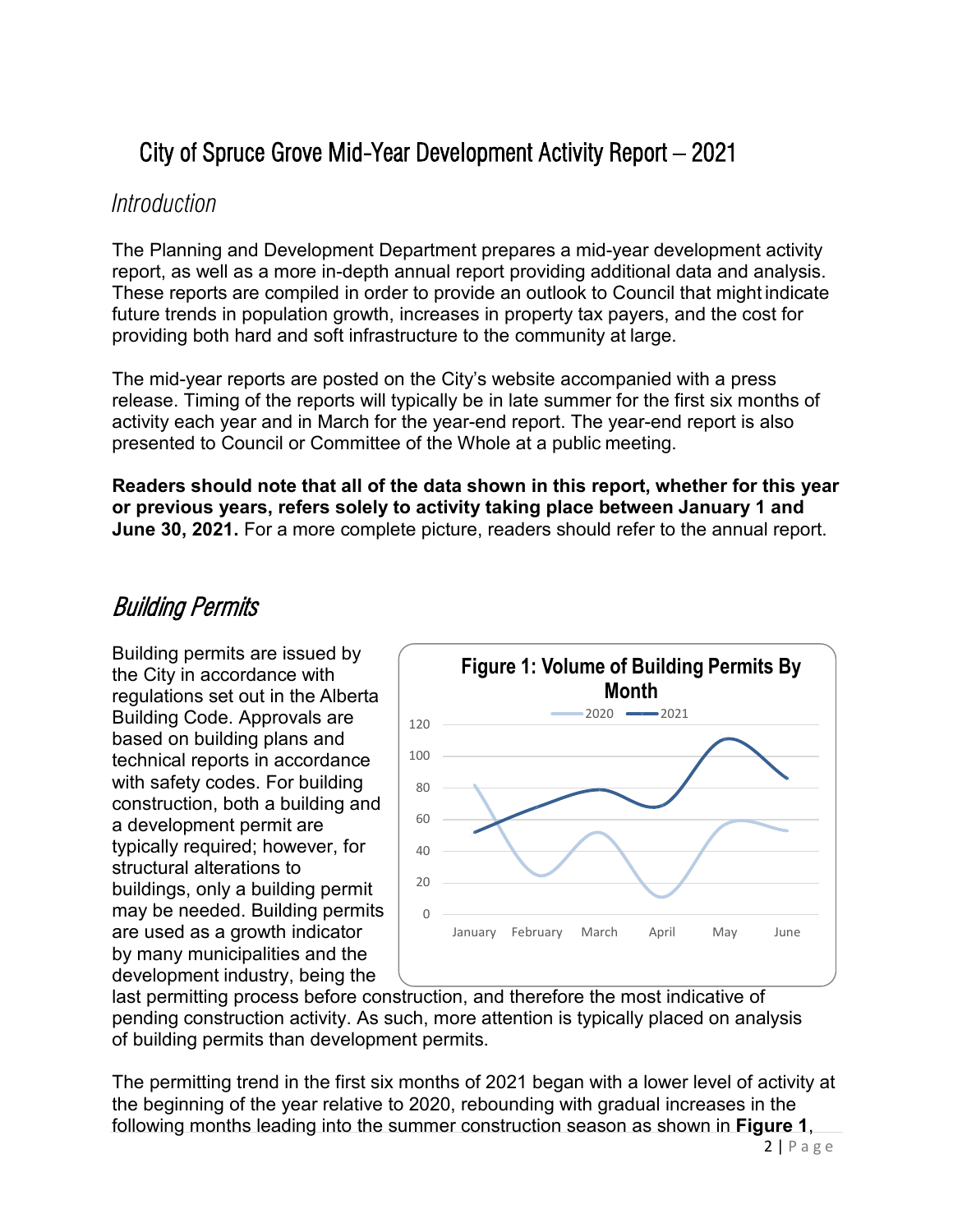reaching a high of 111 permits in May 2021, which is the highest permitting level observed of any month in the last five years.



As shown in **Figure 2**, building permits issued in 2021 reflect an 88.3% increase in activity from the same time previous year. This increase in permitting levels is attributed to high demand for low and medium density housing in Spruce Grove resulting from lower interest rates, and buyers choosing homes that offer more space to accommodate work from home, and

other lifestyle changes resulting from the Covid-19 pandemic.

The increase in demand led to a depletion of inventory levels in 2020, and the high permitting levels observed in the first half of 2021 reflects this momentum, with developers preparing to address the market demand with increased applications for new developments.

Delving deeper into the numbers, the City looks at the distribution of building permits issued as categorized by residential, commercial, industrial or institutional use. Residential construction continues to dominate permit activity in Spruce Grove, and residential permit activity is broken down into new construction and improvements. For the purpose of this report, improvements also include new detached garages.

As seen in **Figure 3** (next page), about 40.3% of building permits issued in the first half of 2021 were for new residential dwellings, and another 48.3% of permits were for residential improvements, for a total of 88.7% of all permits being for residential construction.

Overall percentage of residential permits at 88.7% in 2021, when compared to 87.8% in 2020 is within the normal range in a given year. However, the ratio of new residential permits to residential improvements is higher in 2021 compared to the year previous, and represents a shift in market conditions reflecting increased demand for new residential developments.

Commercial permits volume increased by 30.4% with 30 permits, compared to 22 in the year previous, some of which is attributed to new developments in the City Centre and Century Crossing development area. Commercial activity, both new buildings and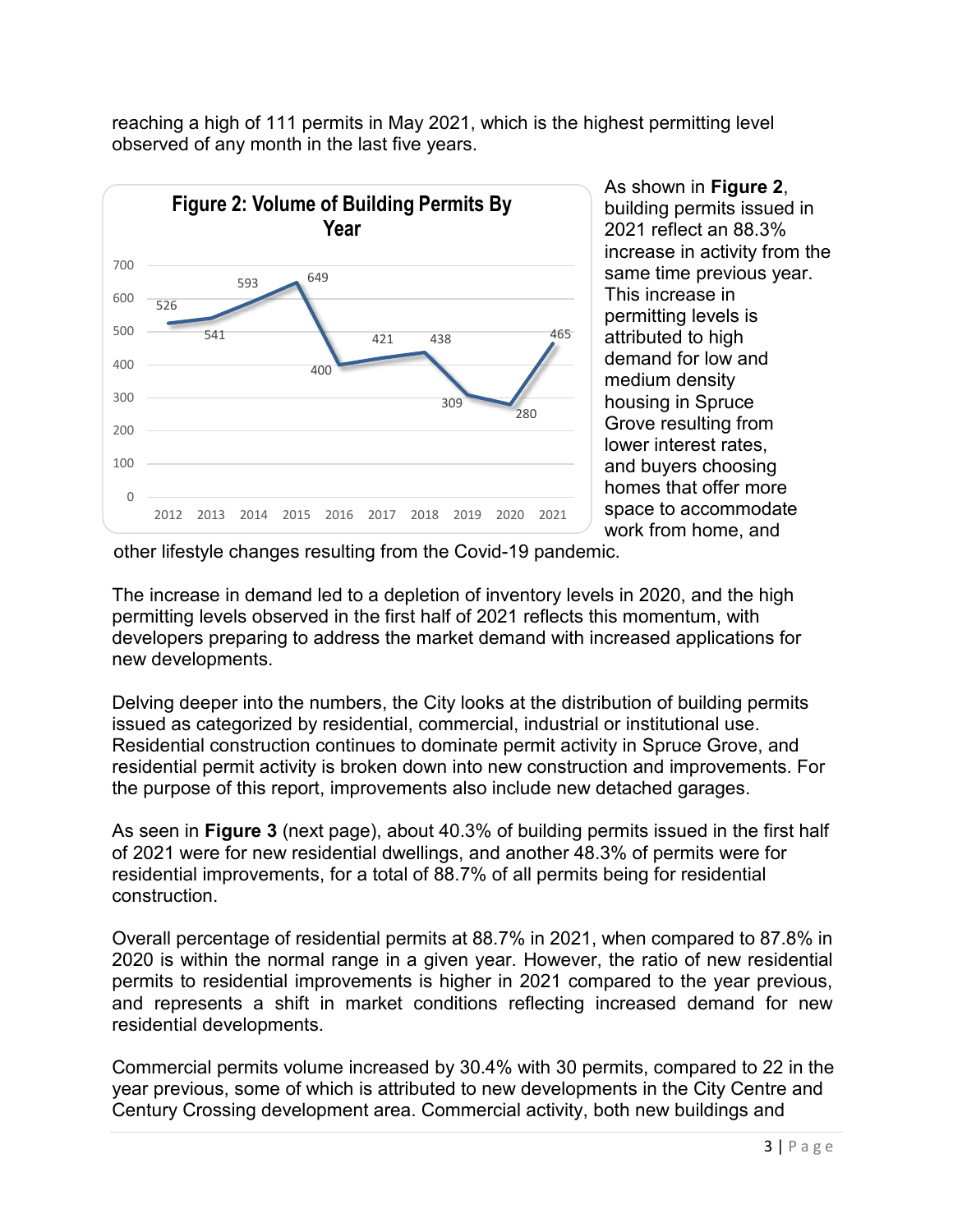

tenant improvements, are anticipated to see a strong finish in 2021, picking up the trend from 2018 and 2019.

Industrial permits have decreased by 9% down to 10 permits compared to 11 permits in the year previous, with new industrial developments including an RV storage facility in the Yellowhead Industrial area, an industrial building in the Spruce Grove Industrial area, and a cold storage facility in on Golden Spike road.

Institutional activity is higher, with 2 new permits in 2021, compared to 3 in 2018, which are both institutional improvements reflecting upgrades to the Millgrove School and a major addition to the Spruce Grove Alliance Church.

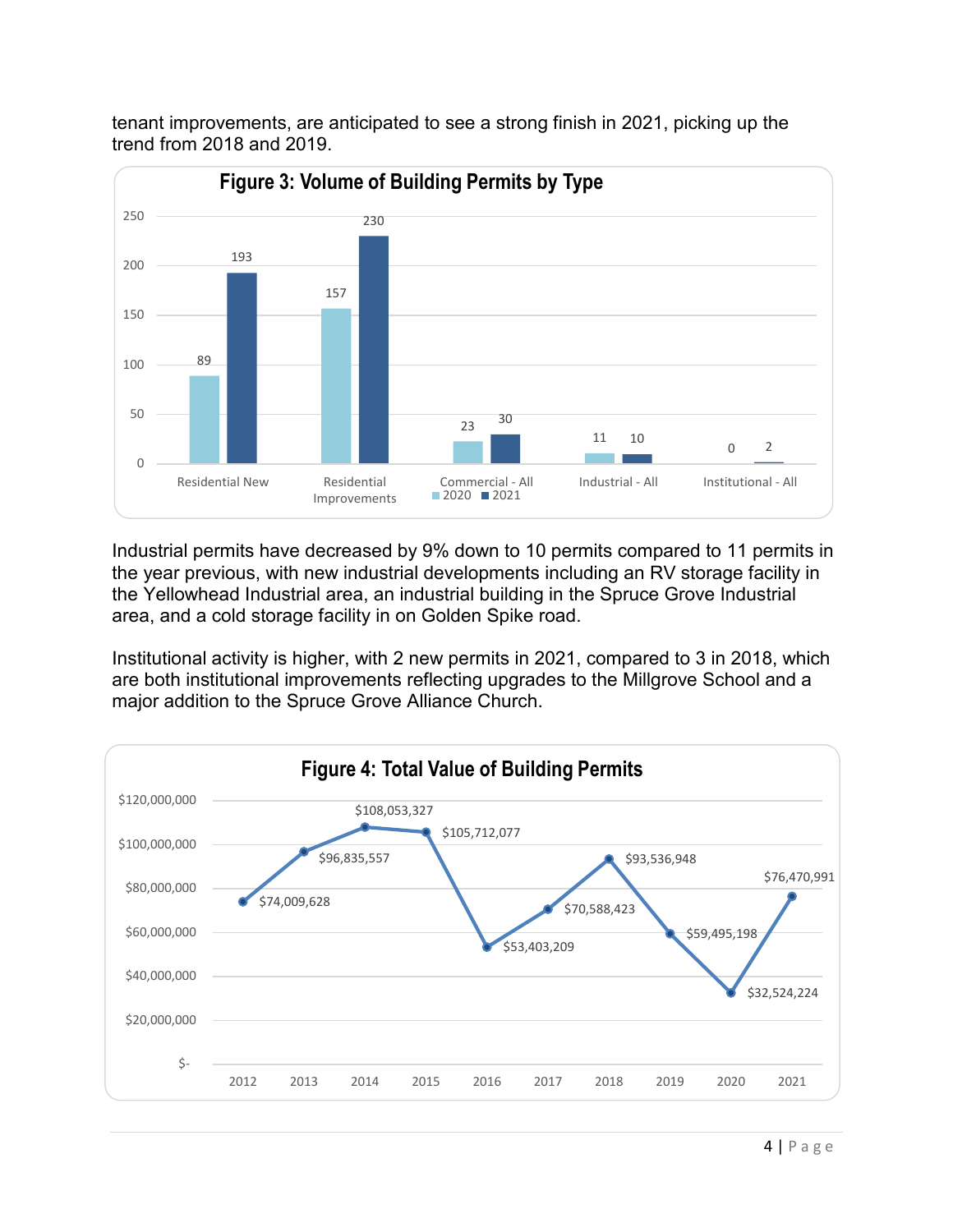As shown on **Figure 4,** overall building permit valuation has strongly rebounded with a 135% increase from 2020, also exceeding 2019 by 29%, and is aligned with the 10 year average suggesting a strong recovery.

Figure 5 depicts the value of building permits assessed by building type. The City is anticipating overall valuations for 2021 to be higher than the year-end of 2020, predominantly led by the residential sector, followed by commercial, industrial and then institutional.

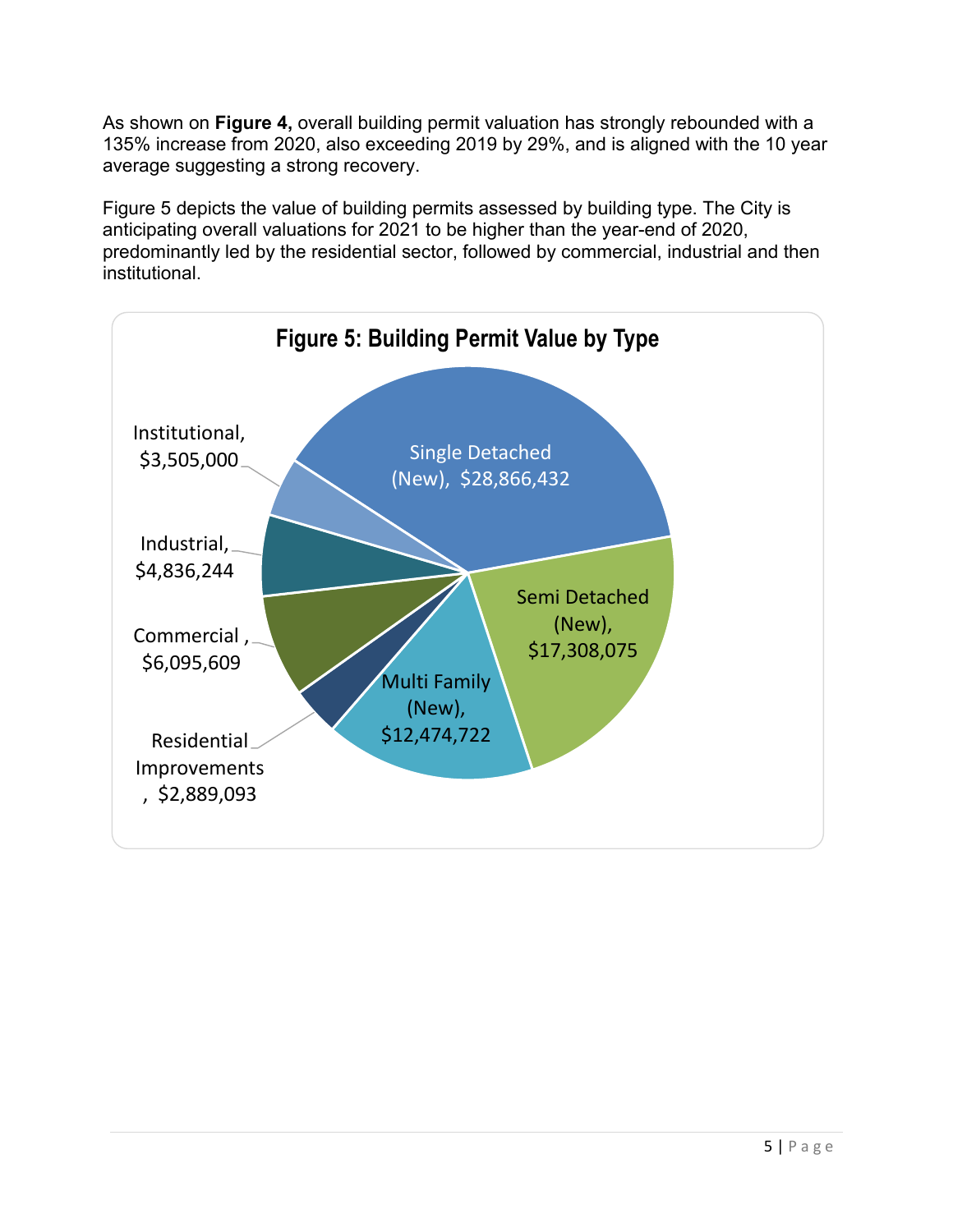### Development Permits

Development permits are issued by the City's development officers in order to approve the location and use of a structure on a property in accordance with the Land Use Bylaw. Development permits are valid for one year after the date of approval and are therefore often a good indicator of what levels of construction *may* occur in the next several months.



In the first six months of the 2021, the City approved 433 development permits, reflecting an 88.3% increase in volume compared to the same period in 2020 **(Figure 6).** Permit levels in 2021 are almost on par with permitting levels experienced in 2017 and 2018, as well as the 10 year average of 428 per year.

**Figure 7** on the following page, depicts the monthly permitting levels for the first half of 2020 and 2021. The permitting trend in the first six months of 2021 shows a gradual and consistent increases and permit activity month over month, reaching the highest level in the month of May and then gradually plateauing in June 2021.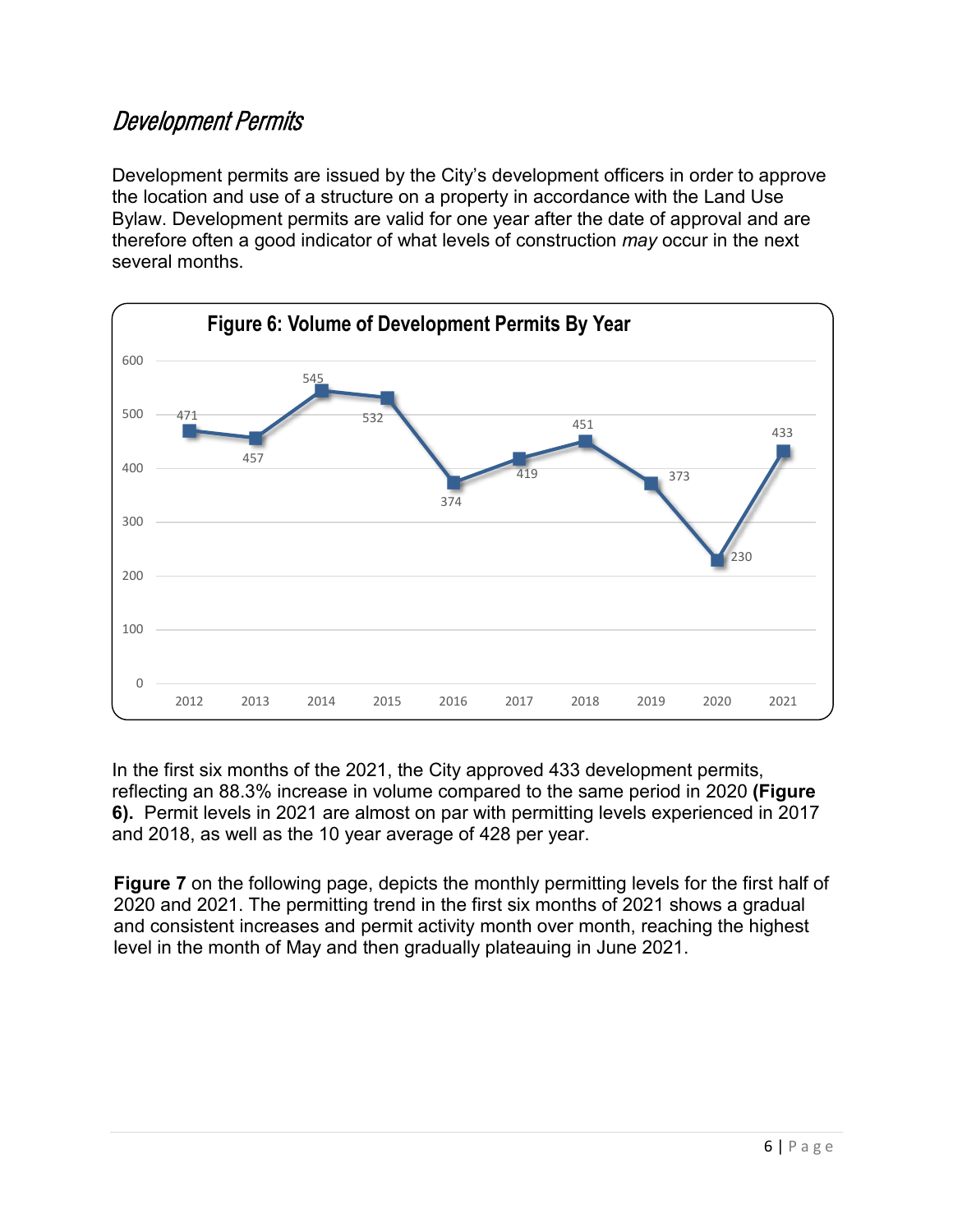

Similar to the building permit forecast, the overall development permit forecast for 2021 is expected to finish higher than the full-year figures for 2020 and is more consistent with the 2017 and 2018 development permitting levels.

**Figure 8** depicts the number of development permits by development type. As expected in Spruce Grove, residential permits represent the majority of applications. Residential development is broken down by new development and improvements, but for all other categories new construction and improvements are combined due to smaller overall numbers. Residential improvements include applications for new garages built as accessory use.



The number of commercial permits includes changes in occupancy (i.e. a new shop moving into an existing building) as well as the development of new commercial buildings.

Analysis indicates that in 2021, the number of development permits issued for single and semi-detached dwellings were higher by 257.7% compared to 2020. Residential improvements including garages, also saw a 17% increase compared to 2020.

2021 saw the approval of 24 multifamily residential projects,

which include an apartment for market housing, and a senior's facility by St. Michaels,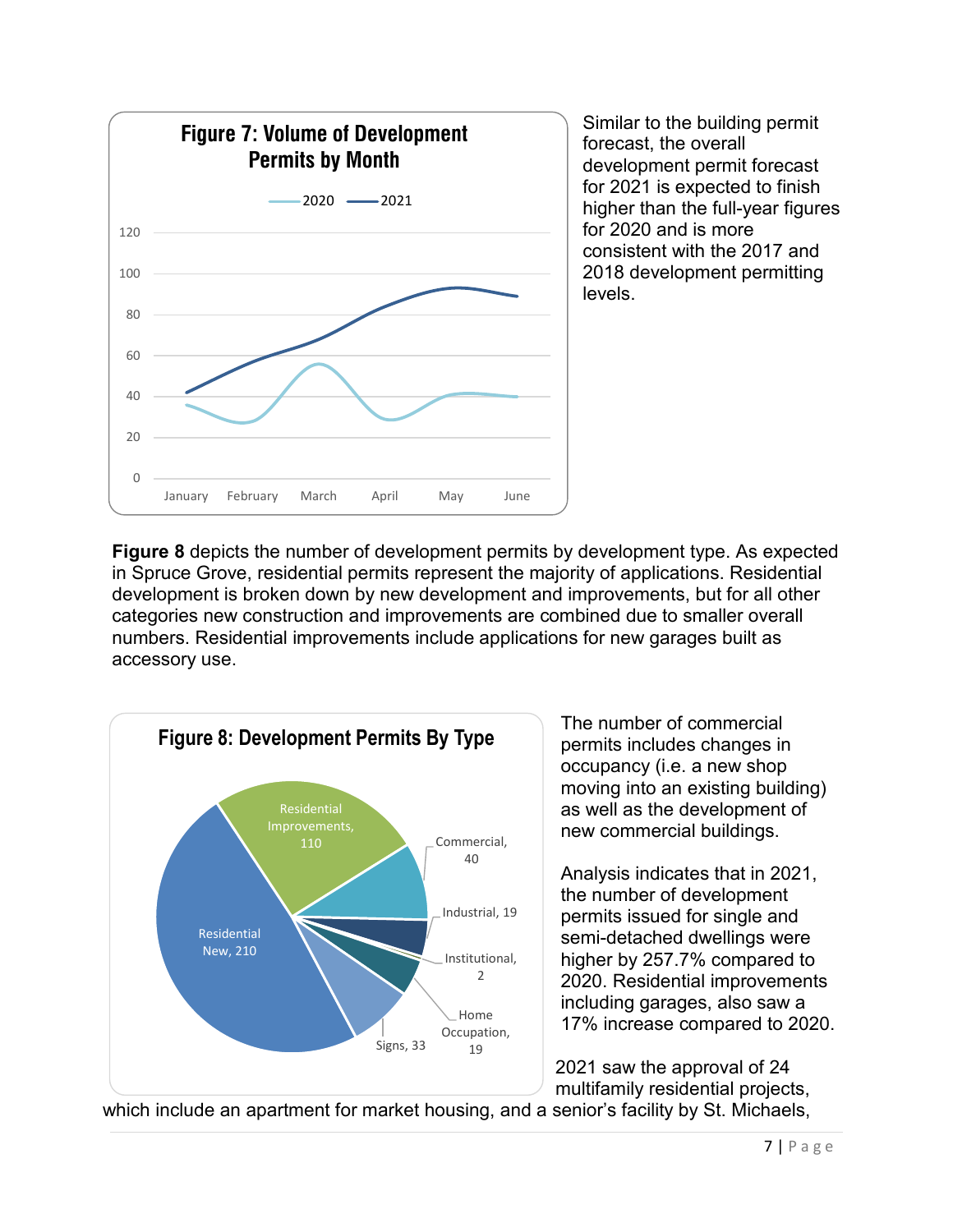both of which will add a high number of residential dwelling units thus offering more choice in the City's housing market.

Commercial development permits saw a 66% increase compared to 2020, mostly attributed to commercial improvements. Similarly industrial development permits also increased by 111% relative to 2020. The increase in permitting levels associated with improvements in the commercial and industrial developments suggests property owners gearing up for the emerging market demand for these space in 2021 following a difficult year in 2020 due to the Covid-19 pandemic.

The City approved two institutional improvement permits in 2021, compared to one in 2020, which will see improvements to the Millgrove School, and a major addition to the Spruce Grove Alliance Church.

With the high levels of permitting observed in the first six month, the overall volume of permit is expected to plateau or slowdown in the following six months, but finishing strongly in relation to the past two years, and at par with levels observed in 2017 and 2018.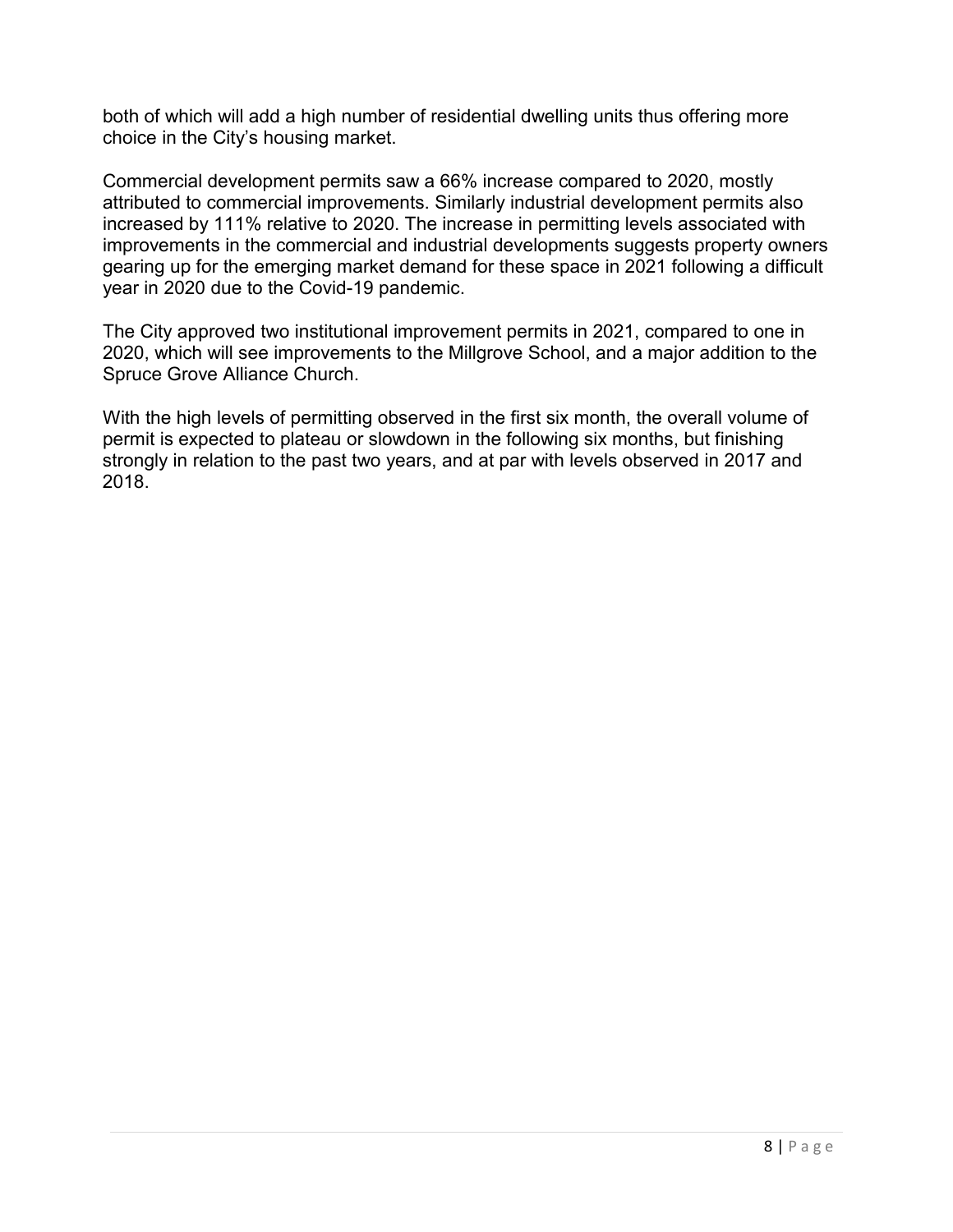### Safety Code Permits

The City began tracking other activity types such as safety codes trades permits (plumbing, gas and electrical permits) as shown in **Figure 9**, since 2011. These permits are required to make upgrades to or change certain fixtures, such as furnaces, on private property.

Safety codes permits are not as predictable as building permits and can fluctuate from year to year depending on not only project types but also climate variations. Warmer weather, as an example, can lead to fewer temporary gas permits in the winter. Permitting levels have increased approximately 57% for all trades permits in the first half of 2020, which is similar in trend to building and development permits.

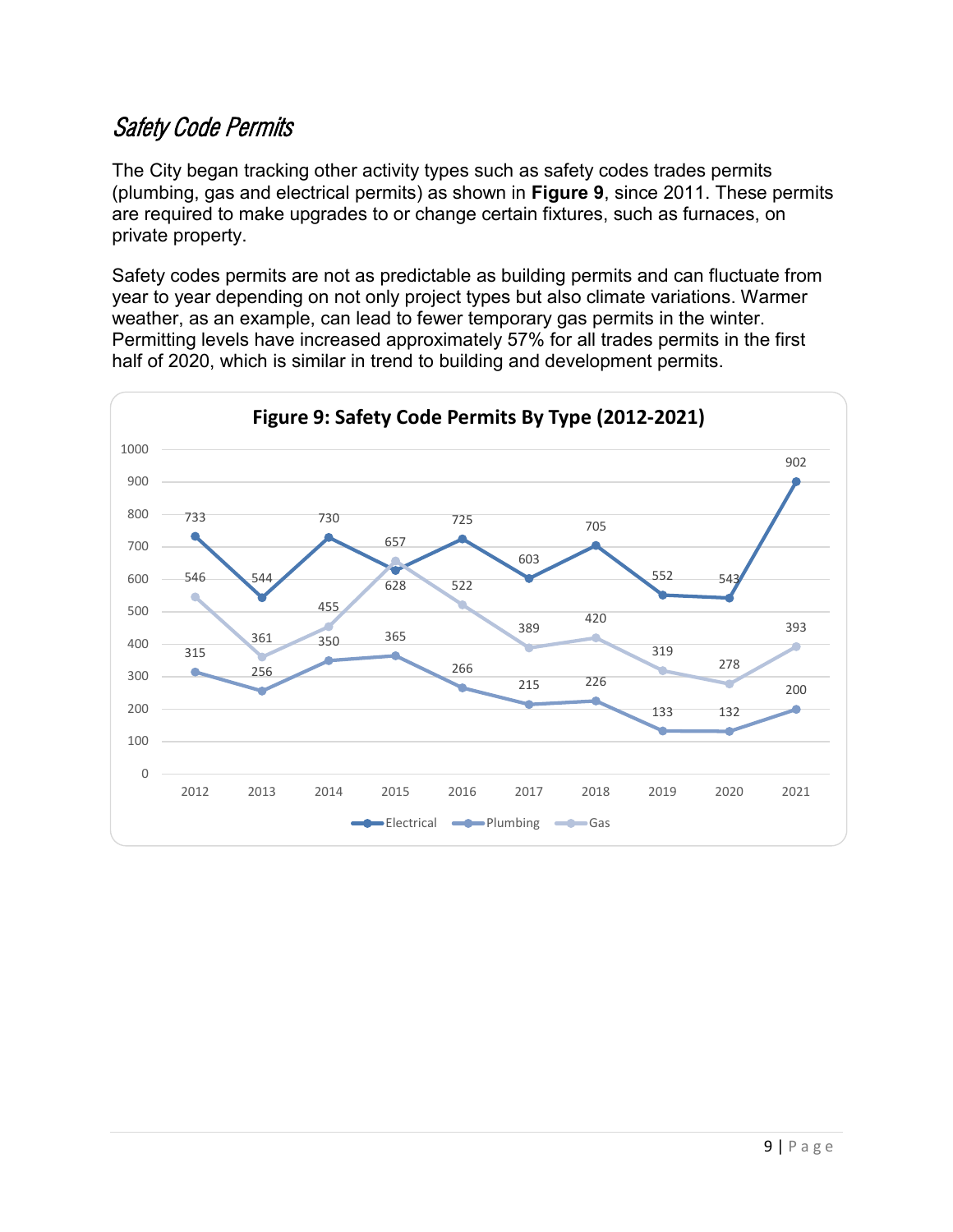#### Compliance Reviews

Lastly, Administration monitors compliance request activity **(Figure 10)**, which is a service offered by the City to review the use and improvements on a property for compliance with the Land Use Bylaw. The service typically reviews the use of the structure and whether development permits have been issued for all uses and structures. The City also reviews the improvements on the property, such as the locations of buildings, driveways, etc., to ensure minimum setbacks or other requirements are met.

Compliance requests were up by almost 49.4% in 2021 compared to 2020, but remain lower than the levels seen between 2012 and 2018. The apparent contradiction between higher levels of building permit and development permit approvals, but lower compliance requests, suggests that many builders are increasingly opting for Title Insurance rather than requesting the City's compliance review service.